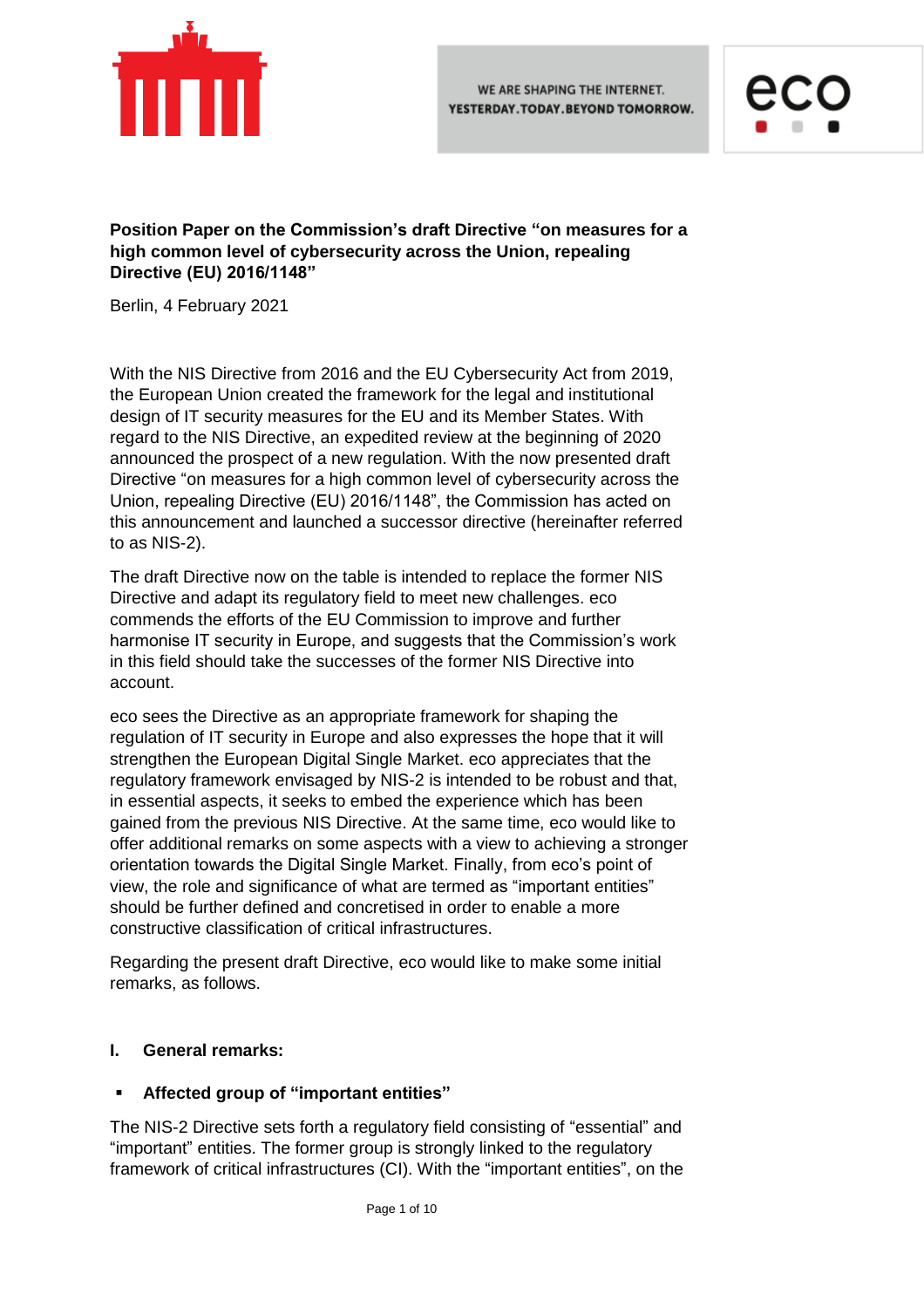



other hand, the regulatory field is extended to further companies. A key success factor for the future design of IT security will revolve around the question of how these "important" entities are regulated. The Commission's draft envisages an ex-post supervisory regime for this and outlines sectors and companies to be classified as "important entities". It remains unclear, however, how the ex-post supervision for "important entities" is to be set up and to what extent the conditions, targets and thresholds differ from those of "essential entities" in concrete terms. From the point of view of the Internet industry, greater clarity is needed here in order to better differentiate between the regulation of "essential" and "important" entities.

# **Ensuring IT security in supply chains**

In light of the roll-out of new mobile networks with the 5G standard, a topic under discussion in both the Member States and at European level concerns how IT security can be secured in supply chains. Of additional importance is the question of which hardware is used in IT systems and to what extent technologies are particularly exposed to attacks. While the specific design of the corresponding measures is the responsibility of the Member States, eco believes that, in the interest of a Digital Single Market, working towards greater harmonisation of the various national regulations would make sense and be worthy of support. This idea is partly taken up in NIS-2, but should be supported in particular by the NIS Cooperation Group and through stronger systems of norming and standardisation at European and international level.

## **Conditions for domain name systems must be of a proportionate scale**

From eco's point of view, the conditions that NIS-2 envisages for registrars and registries are too stringent. The domain sector is essentially a mass market business, so that the constant and precise identification and verification of domain holders would impose an enormous bureaucratic and financial burden on registrars and registries, and would ultimately also have an impact on users. This would basically only be offset by limited benefits, meaning that the proportionality of the associated NIS-2 measures should be critically reviewed. In the past, eco has advocated that, where necessary, identification should be carried out on the basis of the payments made and the stored payment data, and that the corresponding information should be retrieved in this way. Such a "follow-the-payments" approach would be just as effective, less invasive, and more manageable for the companies concerned.

### **II. On the articles in detail**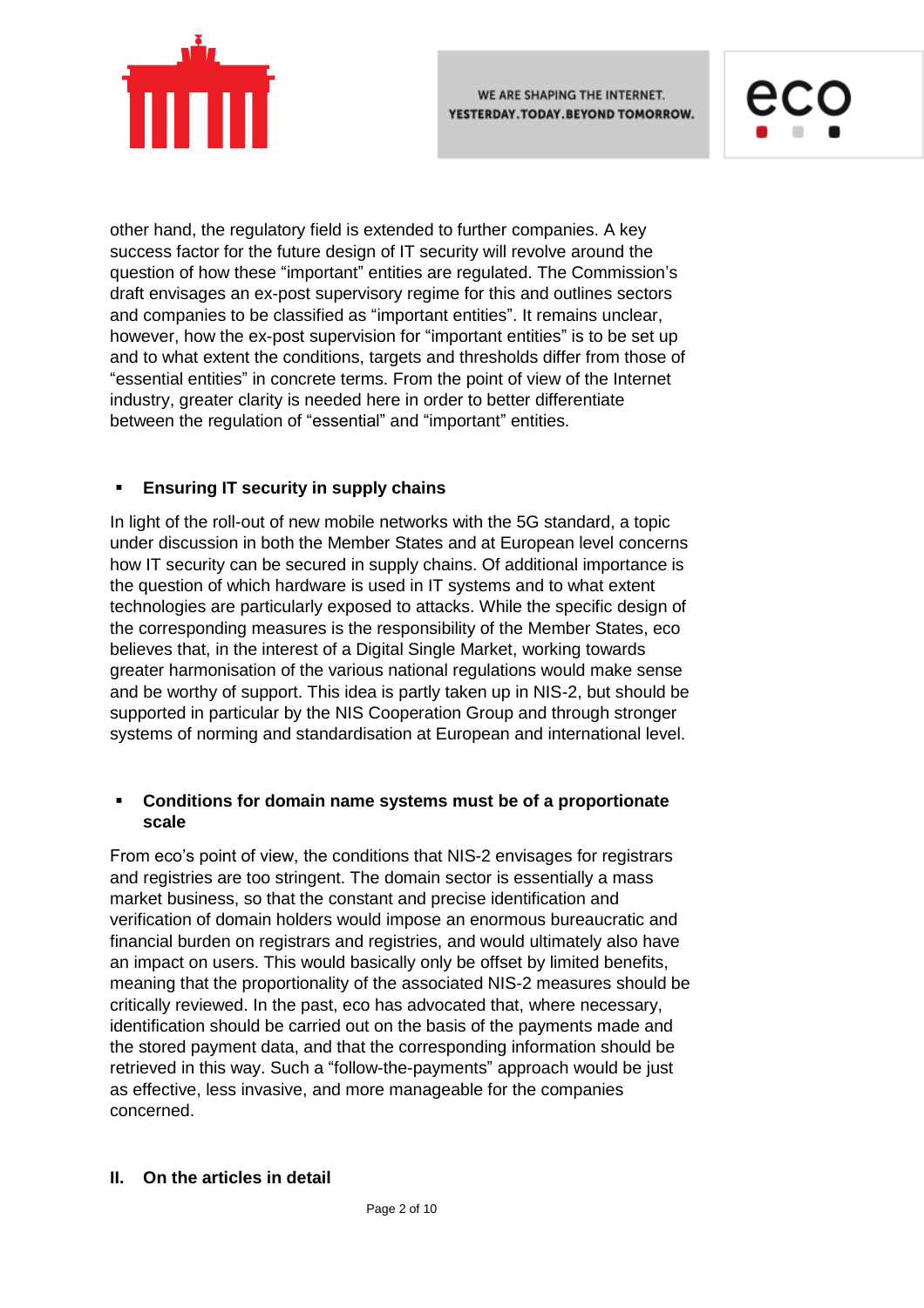



### **On Article 2: Scope**

In the NIS-2 draft, Article 2 (2) also applies to "public electronic communications networks or publicly available electronic communications services". This essentially corresponds to the scope of application of Article 40 of the European Electronic Communications Code (EECC). What is unclear, however, is how the two regulations interrelate with each other. If such measures are not reciprocally followed up in the EECC in an equally consistent manner, eco sees the risk of double regulatory action. Here, clarification would be desirable, meaning that the measures of the EECC should be revoked and integrated into the NIS-2 Directive, or that companies regulated via the EECC should become exempt from the NIS-2 Directive. Given that this is not currently envisioned, eco sees a need for remedial action.

In addition, the Article 2 proposal raises the question of the extent to which the manufacturers of hardware and software for the operators of critical infrastructures are to be included in the NIS-2 measures. Currently, the draft NIS-2 envisages that telecommunications companies in particular should be solely responsible for the secure operation of their infrastructures and supply chains, and creates a proviso for their further regulation (cf. Article 18 (3) and Article 19). Here, the inclusion of suppliers and developers in the measures would be welcome – also in the sense of an appropriate distribution of responsibilities for IT security – so that, in complying with the corresponding measures, the operators of essential and important entities would not have to bear the entire risk of contractual and economic drawbacks.

Furthermore, NIS-2 draws a distinction between digital service providers and data centres. The Commission has thus taken heed of the criticism of how the term cloud service providers was used in the former NIS Directive, where it was often defined too imprecisely. eco welcomes this clarification, but at the same time would like to emphasise that the respective measures for digital service providers and data centres should not be in conflict with each other. In order to avoid double regulation, they should be coordinated and interlock with each other.

### **On Article 3: Minimum harmonisation**

As was also the case with the previous regulation, the Commission has chosen the path of a directive, a choice which can be understood in view of the legislative requirements of the Union. The fact that the Directive is harmonised and thus sets a Europe-wide minimum standard is to be commended. It would also be desirable if the Commission and ENISA worked towards implementing and establishing a regulatory regime throughout Europe that is as uniform as possible. In this light, eco recommends an examination of which aspects of the NIS-2 Directive proposal could be implemented within the framework of a regulation, so that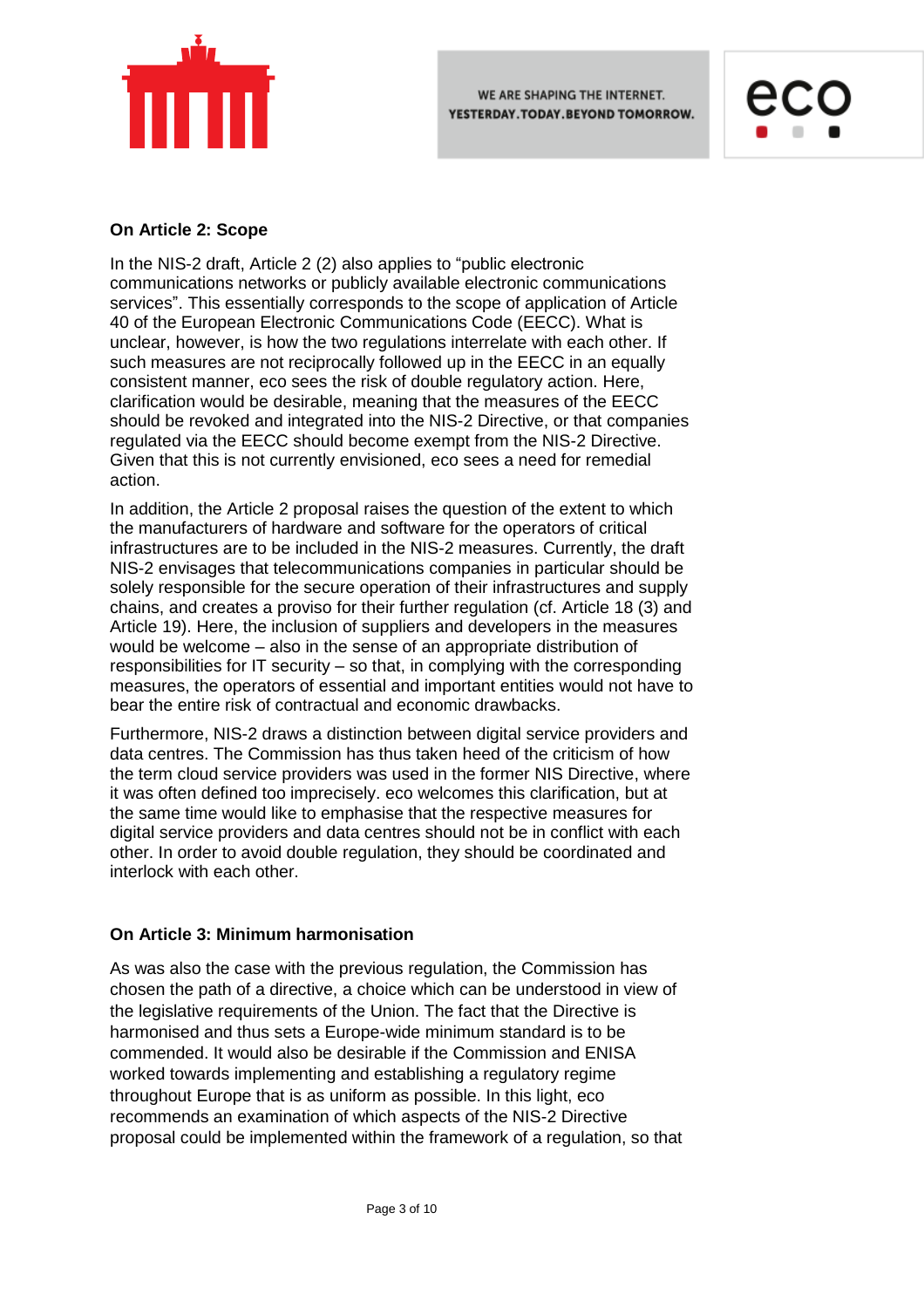



a full harmonisation of IT security regulation could be realised at least for these areas.

## **On Article 5: National cybersecurity strategy**

eco supports the Commission's approach of requiring Member States to develop national cybersecurity strategies on the basis of the Directive. With the aid of the NIS-2 Directive specifications, such strategies could achieve goals which are both concrete and capable of being put in motion. These strategies would be set to not only evince potential from technical, legal and institutional development perspectives, but also to make possible divergences in the respective national regulatory approaches visible at an early stage. In parallel to this, national cybersecurity strategies could also address other aspects, such as securing supply chains. In this context, eco would like to point out that corresponding national initiatives could run the risk of resulting in a strong fragmentation of the IT market in Europe. Aspects that could amount to a stronger fragmentation of the Single Market should be removed from the Directive. Instead, increased cooperation and harmonisation should be sought through the NIS Cooperation Group and the European Cyber Security Agency. Although these bodies cannot then make binding specifications, they would generate a generic standardising effect that all Member States would take on board.

### **On Article 6: Coordinated vulnerability disclosure and a European vulnerability registry**

eco welcomes both the approach of introducing a structured and crossborder mechanism for reporting security vulnerabilities, and that of including manufacturers of information and communication technology in the reporting structures, as well as the companies affected by security incidents. eco endorses the Commission's approach and sees it as an opportunity to significantly improve the existing reporting structures. At the same time, however, care should be taken to ensure that the reporting processes are as efficient as possible. In this way, it would be possible to enable companies to act quickly and efficiently on the notifications received and not to be held back by excessive information obligations. In this regard, the scope of the notifications should also be clearly defined and specified.

## **On Article 10: Requirements and tasks of CSIRTs**

The possibility for CSIRTs (Computer Security Incident Response Teams) to undertake proactive measures in scanning networks and technologies, as set out in the draft NIS-2, Article 10 (2), Point e, is very unspecific in its present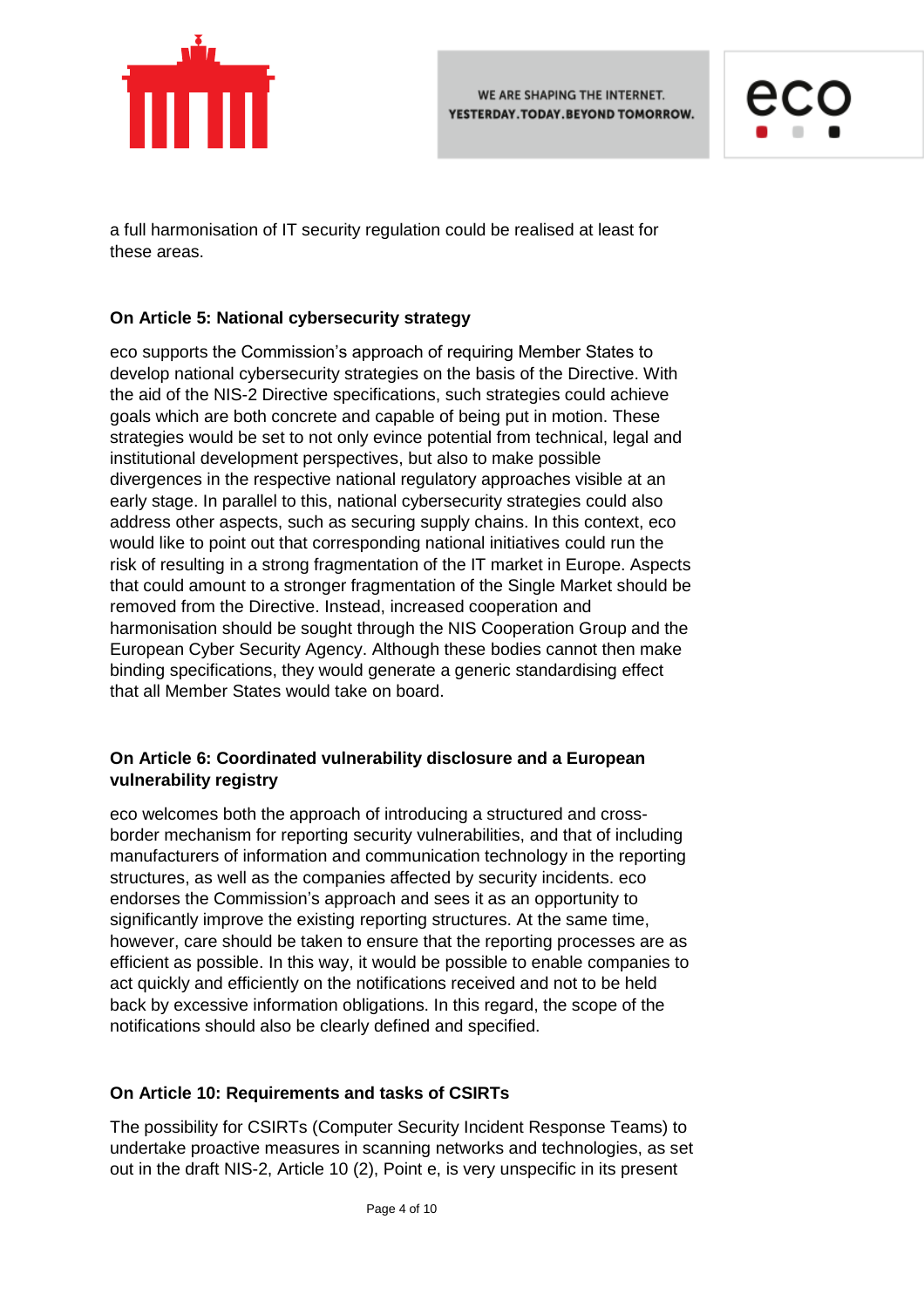





form, since any entity would appear to be entitled to demand corresponding measures from the CSIRTs. Network and port scans constitute far-reaching encroachments into IT systems and networks, which could result in harmful effects, and should therefore only be allowed to be carried out by or on behalf of the respective network operators or entities concerned. In eco's opinion, the far-reaching degree of encroachment and the effects on the infrastructures mean that the authority and the scope for the measures and the authority of the CSIRT must be clearly and conclusively defined and determined in this instance.

### **On Article 17: Governance**

eco welcomes the efforts of the EU Commission to strive for a harmonised implementation of NIS-2. What is also laudable is the fact that, aside from the essential entities (CI), what are referred to as "important entities" are also to be more strongly supervised. Against this background, eco assesses the intended measures on governance as fundamentally positive. However, eco sees the requirements for the specific "trainings" of management members of the related entities as a disproportionate measure that would generate administrative effort without being offset by any distinguishable added value. It can basically be assumed that essential and important entities employ and have specialised teams available for securing their IT systems, which implement all individually required specific measures. In this context, obligations that go beyond this and the proposed "trainings for management" are seen to serve no purpose.

### **On Article 18: Cybersecurity risk management measures**

In order to be able to effectively regulate and monitor cybersecurity, the competent national authorities must take appropriate and proportionate measures. In this respect, eco considers the measures and requirements in Article 18 to be fundamentally appropriate. At the same time, it is important to bear in mind that the respective measures must meet the different requirements for essential and important entities. However, here the standards set in the draft Directive do not appear to be sufficiently differentiated. In addition, eco would like to point out that, in order to avoid fragmentation with regard to the Digital Single Market, measures on supply chains should where possible generally be addressed at the European level.

With regard to the measures on the use of encryption, it should be added that these must also involve the manufacturers of end devices and software and not only the essential and important entities, since end-to-end encryption in particular can only be realised effectively with manufacturers' support.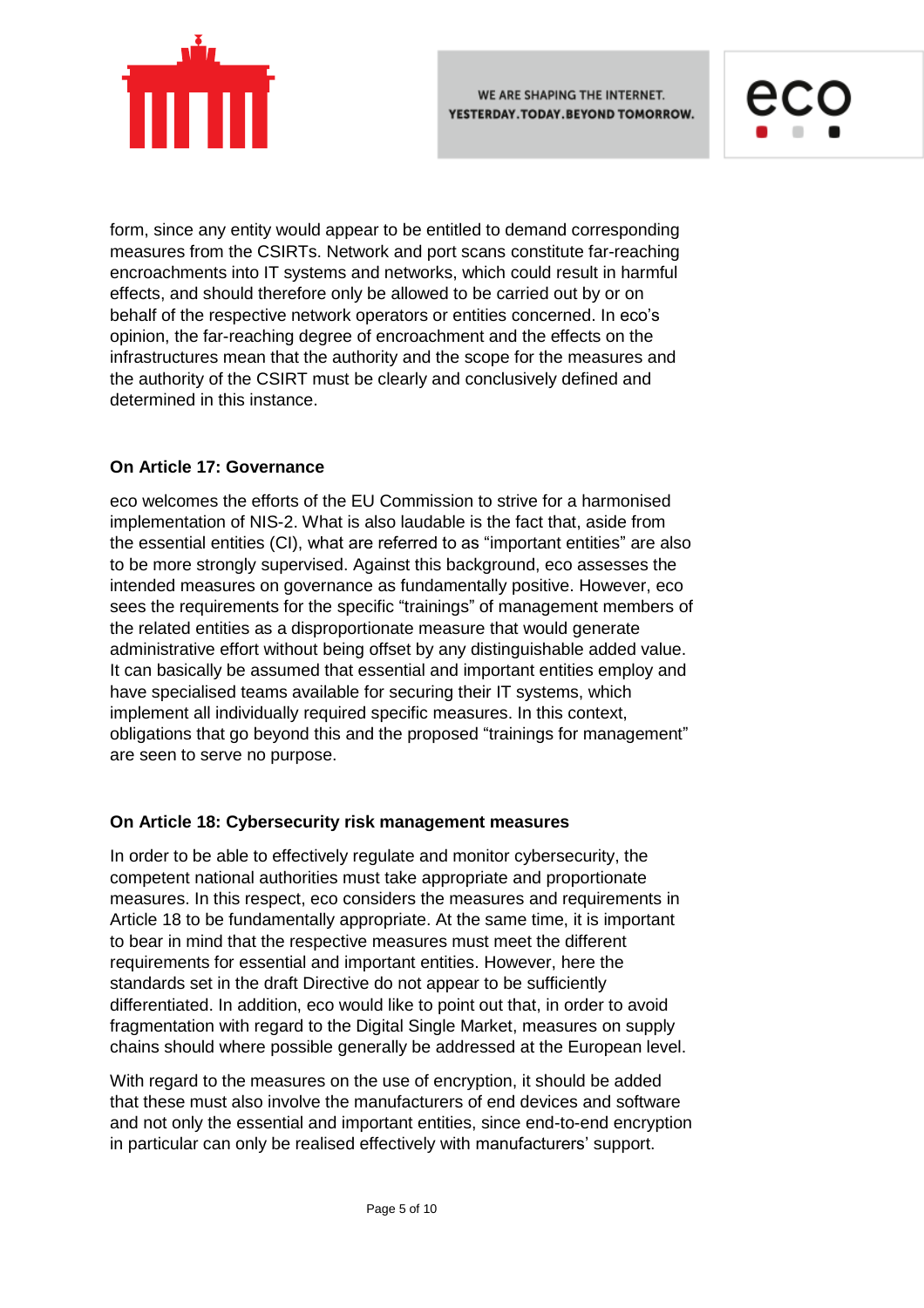



# **On Article 19: EU coordinated risk assessments of critical supply chains**

Coordinated risk assessment of supply chains is, in the view of eco, an important element for shaping IT security in Europe and takes the Digital Single Market appropriately into account. In this context, eco positively regards the explicit reference to coordinated regulation as a possibility at European level. Nonetheless, eco contends that it is imperative to assign even greater importance to the coordinated approach proposed by the measure.

## **On Article 20: Reporting obligations**

eco regards notification procedures and the exchange of information on security vulnerabilities as an important contribution to ensuring IT security. However, the obligation to notify users of any disruptions in services is problematic in the proposed form, as the possibilities to contain and track associated attacks are restricted and undermined by a corresponding notification obligation. eco advocates for making the notification obligation to users voluntary. Mandatory notification should only be provided for in the case of a possible data leak or the necessity of user intervention (e.g., a password change).

Furthermore, in eco's opinion, the notification requirements set out in Article 20 for essential and important entities are not practicable. The multi-stage notification procedure established on the basis of Article 20 (4) would be impracticable, involve considerable administrative effort, and would therefore unnecessarily tie up resources that could be better used to deal with the security incident. The proposed time limit of 24 hours for the initial notification is too rigid and not conducive to the actual management of the IT security incident. What would make sense is the application of the reporting system established in the existing NIS Directive. Under this system, reports should be made immediately (without culpable delay). In this way, a proportionate and at the same time functioning reporting regime could be established and the number of regularly updated intermediate reports could be significantly reduced.

## **On Article 21: Use of European cybersecurity certification schemes**

Cybersecurity certification schemes can make a useful contribution to improving IT security by providing users with a structured overview of the market. However, when developing such certification schemes, it should be ensured that they are primarily aimed at conformity with certain security requirements and compliance with procedures and standards, so as not to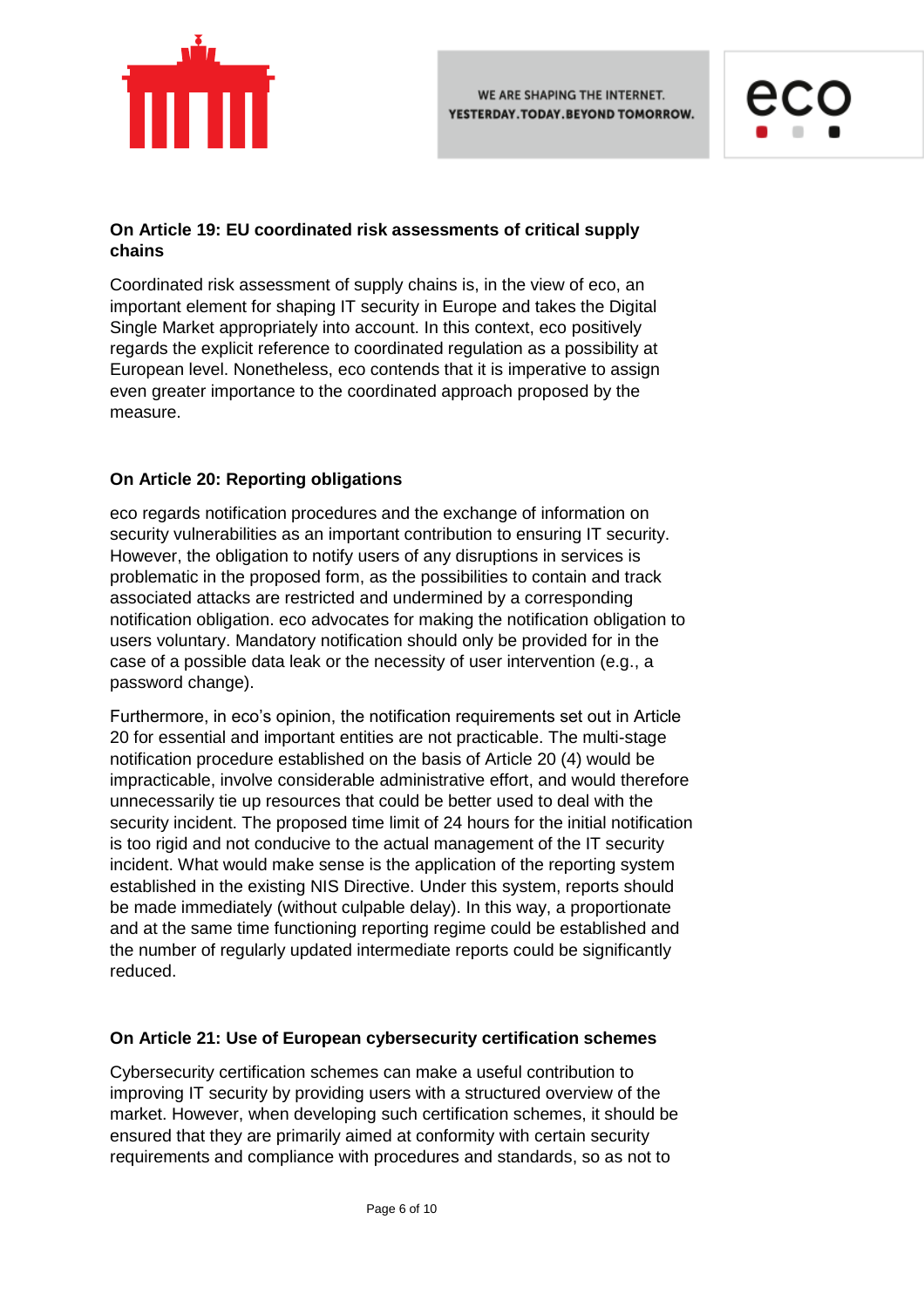



undermine their credibility and counteract the added value offered by the corresponding certification structures.

### **On Article 23: Databases of domain names and registration data**

The obligation to provide regularly updated information about the operators of domains for registrars and registries is excessive in eco's view and presents a considerable administrative and financial burden for the companies concerned. What is also uncertain is to what extent this measure would actually improve the security of IT systems, e.g., if a domain is redirected or a website stored on the domain is hacked. In this light, eco considers this obligation to be of a disproportionate scale and calls on the lawmaker to once again critically re-assess the requirements for registrars and registries of domains and to scrutinise their added value when it comes to security.

## **On Article 24: Jurisdiction and territoriality**

The clarification on the regulation of the companies named in Article 24 (1) is to be welcomed in theory. However, eco also sees the need to clarify the extent to which the measures are to be applied, in particular when it comes to the regulation of cloud services which are offered across Europe. As a matter of priority, these should be prevented from being subject to unclear supervisory structures. Accordingly, eco would welcome further clarification concerning which of the following is decisive: the main establishment of a corporation or the main establishment for the legal entity of a corporation that offers the related service.

### **On Article 25: Registry for essential and important entities**

The measures envisaged in Article 25 for the registration of essential and important entities would impose a notification obligation on the companies and entities concerned. At the same time, the national supervisory authorities would also be obliged to maintain corresponding contacts with contact persons. In the Article 25 measures, eco identifies a risk of a double registration obligation, and rejects this as being overly bureaucratic. Instead, it would make more sense if the registration of essential and important entities could take place either in the respective Member States or directly with ENISA and then be passed on to the other corresponding entity in each case.

### **On Article 29: Supervision and enforcement for essential entities**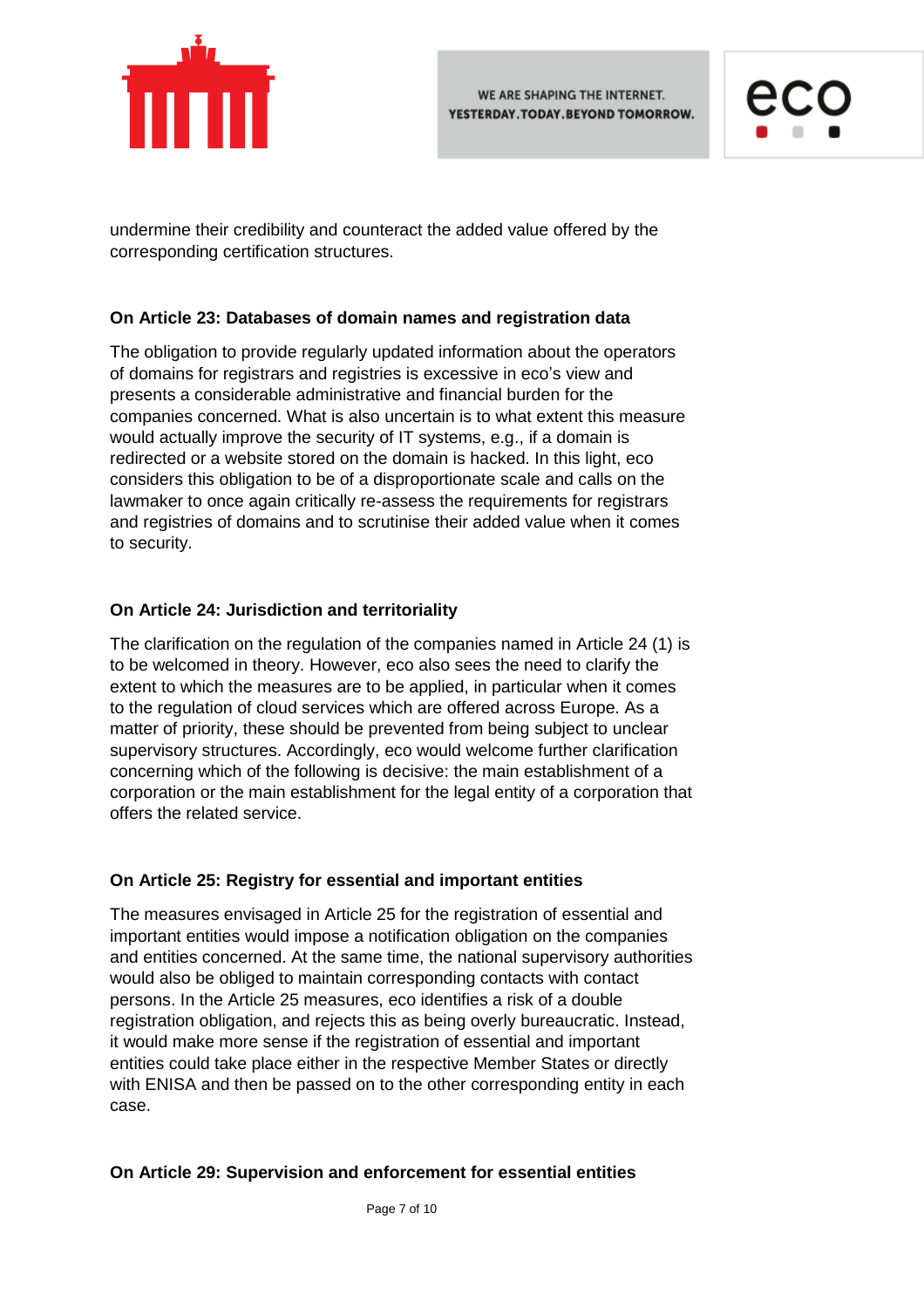



eco regards the options for supervision of essential entity providers as set out in Article 29 as too far-reaching. The right for authorities to receive corresponding information from operators of essential entities must be linked to sufficient conditions for their further use, as this could often involve operational information as well as confidential business information. This being the case, eco believes that it is necessary that the related obligations for essential entity providers go hand in hand with corresponding obligations for the authorities making the requests.

Moreover, the requirements from Article 29 (2), Points c and d are particularly far-reaching and incisive; in conjunction with Article 10, these could also incite simulated or actual attacks on IT systems of the associated entities, which could have a long-term effect on the operation of the entity and also cause severe economic damage. Given these risks, the associated measures must be urgently restricted and limited to what is absolutely necessary.

Furthermore, the measures contained in Article 29 (5) to sanction individuals from essential and important entities are of a disproportionate nature. The proposed measures clearly exceed the usual degree of organisational liability and encroach on the right to free professional practice. In eco's opinion, these measures are not compatible with the requirements of Article 15 of the European Charter of Fundamental Rights.

## **On Article 30: Supervision and enforcement for important entities**

eco endorses the approach chosen by the Commission to establish ex-post supervision for important entities, believing that this can serve as the basis for a comprehensible and proportionate regulation of IT security for central parties below the CI threshold. At the same time, eco sees a challenge in differentiating the requirements for important entities appropriately from those for critical infrastructures. As such, further elaboration and a concretisation on the supervision of important entities and the regulatory framework envisaged for them would be welcome.

## **On Article 31: General conditions for imposing administrative fines on essential and important entities**

In eco's opinion, the Directive's penalty framework of 2 percent of the annual turnover or 10 million Euro is far too high. This framework is based on the penalty rules of the General Data Protection Regulation, which are designed on the assumption of a significant encroachment into the privacy of citizens. While this can theoretically also occur in the case of an IT security incident, it would not necessarily be the case. The extent to which the penalties outlined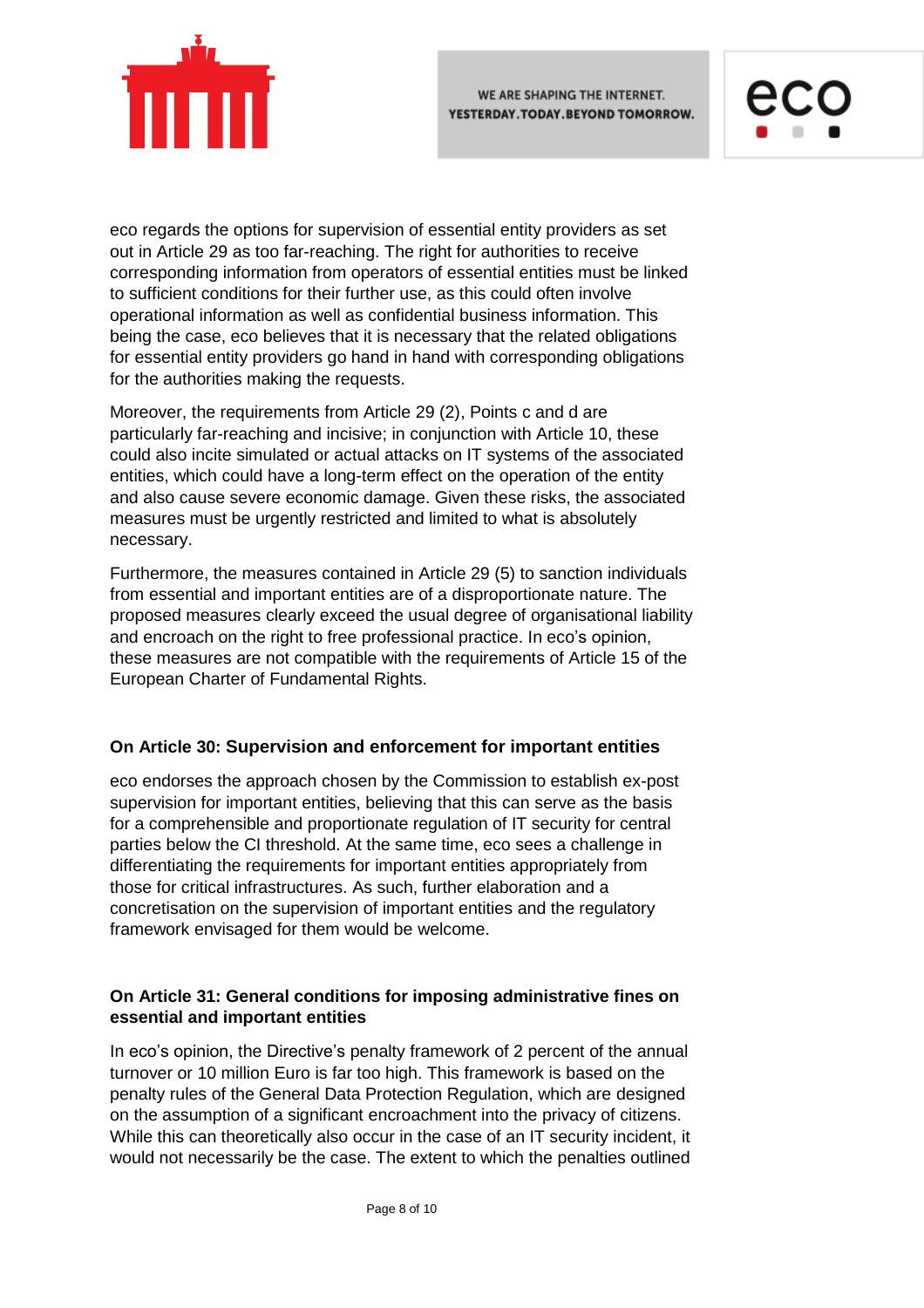



here also cumulate with possible further penalties for data protection violations remains unclear, but can be assumed. eco accordingly advocates choosing a more suitable and significantly lower approach for the penalties.

### **On Article 32: Infringements entailing a personal data breach**

The notification obligation for data loss with an impact on the General Data Protection Regulation (GDPR) is a plan that can be understood. In the opinion of the eco, however, this could give rise to the problem that, due to the discrepancy between data protection supervision and IT security supervision, the reporting obligations and reporting channels would often be duplicated. Therefore, making the number of notifications as efficient and effective as possible in the event of a disclosed security problem would be welcome. This would ensure that, in a critical and difficult situation, resources could be used efficiently and effectively to resolve the security incident. eco is therefore in favour of designing the reporting channels and reporting chains efficiently and effectively, preventing duplicate reports from the outset, and pooling responsibilities.

### **Conclusion:**

The draft of the European Commission's NIS-2 Directive essentially presents a meaningful and solid regulatory structure that builds on existing structures and procedures. eco assesses this as positive. It is also deemed to be reasonable that numerous aspects touched upon in the Directive are reserved for national legislation and cannot be regulated by European legislation without further action. Nevertheless, eco would like to point out that a more stringent focus on the Digital Single Market must become a central element of the NIS-2 Directive if it is ultimately to be successful. Otherwise, the planned extension of the scope of application to "important entities" would run the risk of further fragmentation and growing confusion for the European Internet industry. eco therefore advocates strengthening corresponding efforts to institutionalise IT security regulation at the European level. In doing so, care must be taken to fully exploit the potentials and capacities of existing entities, such as the NIS Cooperation Group or equivalent regulatory and standardisation bodies. This is the only way to avoid an overly complex institutional structure. In addition, care must also be taken to ensure that the expansion of the scope of NIS-2 does not result in duplication or multiple regulation. Accordingly, special attention should be paid to the telecommunications sector, which is already regulated by special legislation. The planned extensive powers for national supervisory authorities and associated CSIRTs, which would imply far-reaching encroachments in infrastructures and IT systems and which could impair their functionality, must be critically scrutinised and subjected to a review in the further legislative process. In addition, the compatibility of the NIS-2 measures and